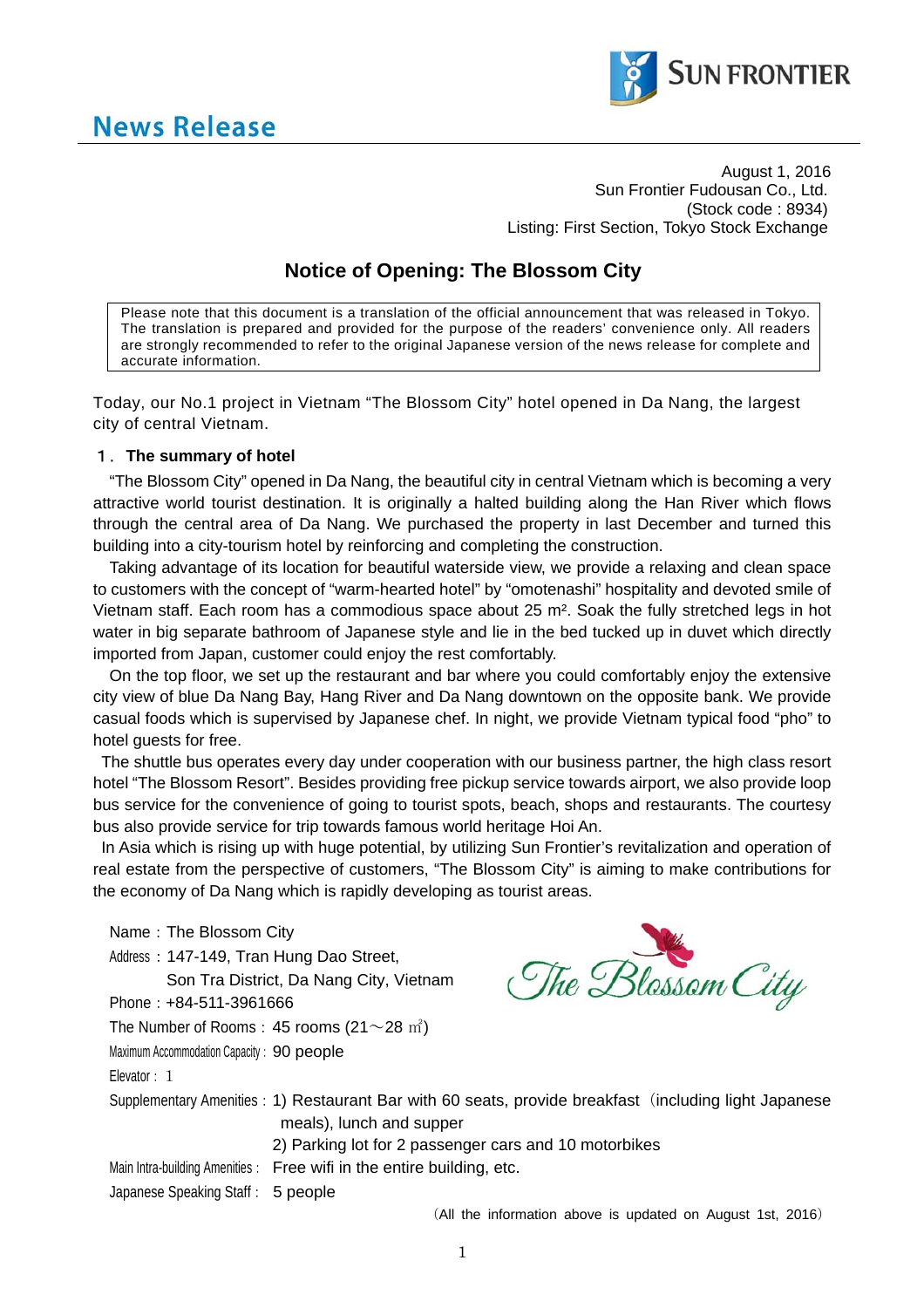$\langle$  External Appearance of the Hotel  $\langle$  the View from Guest Rooms  $\rangle$   $\langle$  Night View  $\rangle$ 



 $\leq$  the Guest Room (Han River could be seen from windows)  $\geq$   $\leq$  the Commodious Bathroom $>$ 



 $<$ the Rich Variety of Buffet (the photo of breakfast) $>$ 



 $\langle \cdot \rangle$ the Opening Ceremony on August 1st